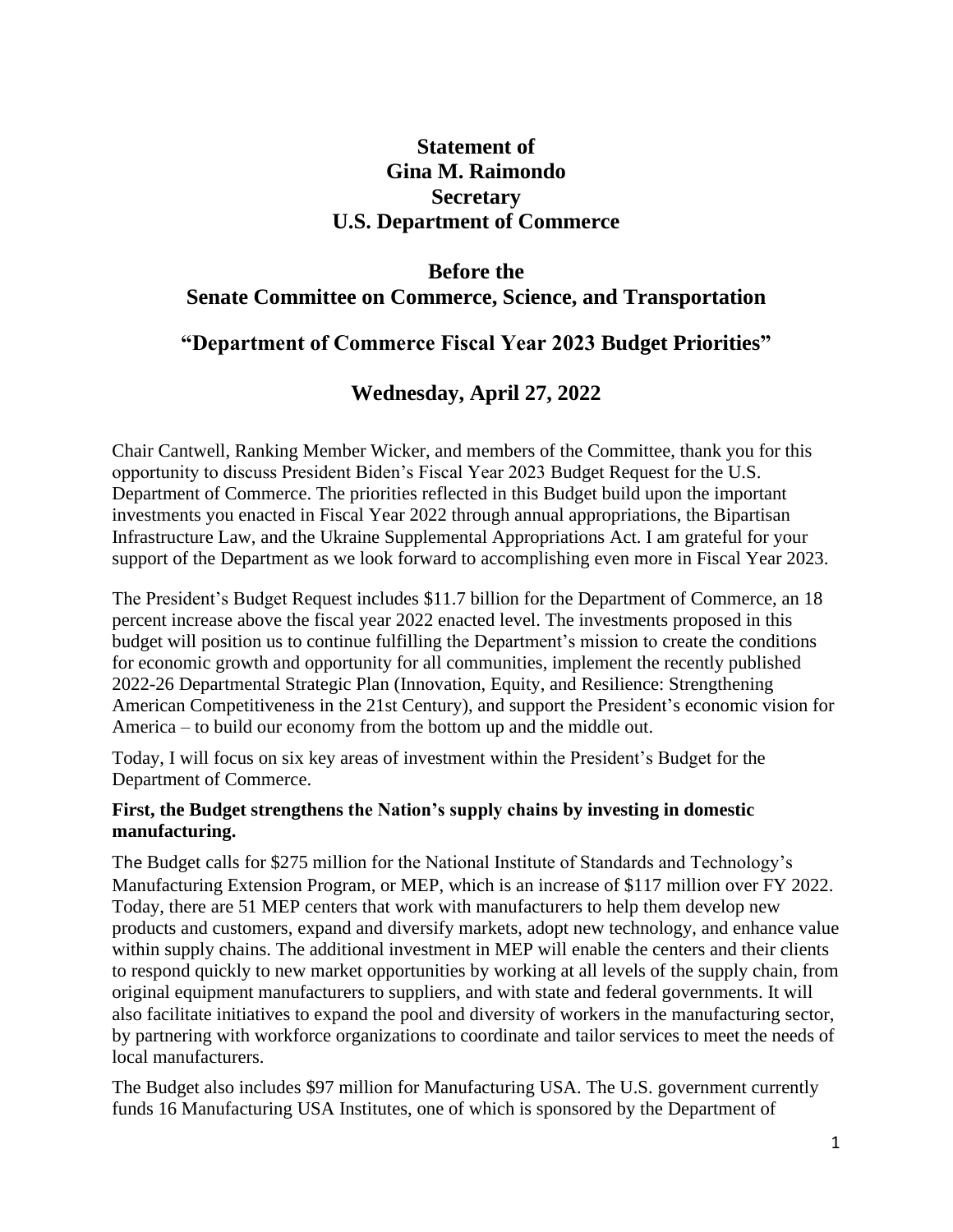Commerce. Each Manufacturing USA Institute is a public-private partnership with a distinct technology focus, such as advanced composites, additive manufacturing, biofabrication, smart manufacturing, and sustainable manufacturing. Each institute works to secure the future of U.S. manufacturing through innovation, education, and collaboration. With this request, the Department of Commerce will maintain funding for our current institute, which focuses on biopharmaceutical manufacturing, and sponsor four new Manufacturing USA Institutes that will promote collaboration on industry-relevant research and development to spur manufacturing innovation in the U.S.

The Budget also proposes \$16.1 million to augment the Commerce Department's data tools and expertise to support more secure and diversified supply chains. This investment will provide Bureau of Economic Analysis (BEA) \$5.2 million and 15 positions to better collect data on U.S. participation in global supply and distribution chains and will provide the International Trade Administration (ITA) \$10.9 million for 38 positions for additional capacity needed to strengthen supply chain resilience by allowing us to track the supply of goods and services and respond to acute disruptions.

#### **Second, the Budget positions us to compete globally, protect our national security, and continue to lead a global coalition united in condemnation of Russian aggression against Ukraine.**

The Budget calls for \$630.8 million for the International Trade Administration (ITA), \$72 million above the FY 2022 enacted level. Within this, the Budget calls for investments to strengthen commercial diplomacy in targeted areas of high economic and geostrategic value, including the Indo-Pacific region, which will assist U.S. companies competing in these important markets.

The Budget provides the Bureau of Industry and Security (BIS) \$199.5 million, representing an increase of \$58.5 million, or 41 percent more than the FY 2022 enacted level, to apply and enforce export controls to advance our national security objectives. Within this, the Budget includes \$36 million to secure the information and communications technology and services (ICTS) supply chain and \$10 million in new funding to strengthen national security efforts to counter current and emerging threats from Russia and China.

#### **Third, the Budget continues a focus on equitable and inclusive economic growth for all Americans.**

We fail to meet our full potential as a nation if we are not investing in all underserved communities, workers, inventors, and entrepreneurs.

The Budget provides \$502.5 million for the Economic Development Administration (EDA) to help communities experiencing economic distress take control of their future and position themselves for economic prosperity and resiliency. Within this, the Budget includes \$50 million for the new Recompete Pilot Program, which will provide grants to communities experiencing high prime-age employment gaps. It also increases funding for the Assistance to Coal Communities program, to continue to assist communities economically impacted by changes in the coal industry. The most directly comparable portion of EDA's American Rescue Plan Act Coal Communities Commitment was the Economic Adjustment Assistance portion, and this was significantly oversubscribed with applications totaling more than twice the \$200 million in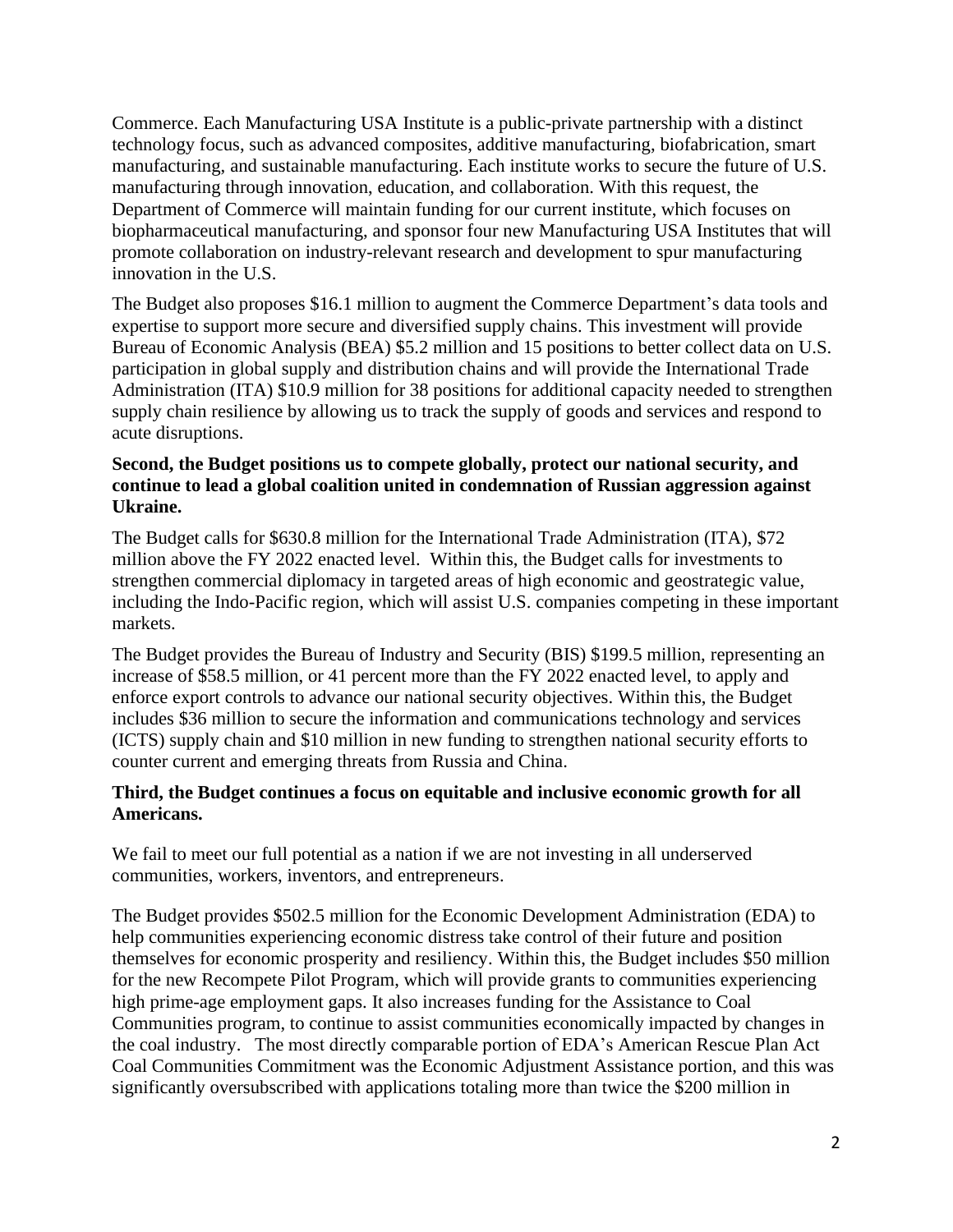funding available. With additional funding, we would be able to better support these and so many other communities.

The Budget proposes \$110 million for the Minority Business Development Agency (MBDA), double the FY 2022 enacted level, necessary to meet the full authorization this Committee put forth in the Minority Business Development Act included in the Bipartisan Infrastructure Law. This funding will build MBDA's capacity and expand existing grant programs, including the flagship business and specialty center programs, opening regional offices, and establishing a Rural Business Center program.

#### **Fourth, the Budget takes historic action to combat the climate crisis.**

The coast-to-coast devastation caused by extreme weather events has been heartbreaking to watch. Extreme winds, tornadoes, hurricanes, wildfires, heat, and floods threaten lives, families, homes, and businesses. Addressing the climate crisis is an essential component of the Department's mission to create the conditions for economic growth and opportunity.

The Budget includes \$6.9 billion for the National Oceanic and Atmospheric Administration (NOAA), an increase of \$986 million from the 2022 enacted level to ensure the Department is providing decision-makers across the public and private sectors with critical, actionable data, strategies, and expertise to address the climate crisis. The Department will bolster equity in its service delivery to ensure that our most vulnerable communities, including tribal, rural, and other underserved populations, have access to the information and tools they need to make climatesmart decisions. The Budget includes additional funding for the Climate Competitive Research Program to provide decision-makers with the information and tools they need to respond to climate change, and to provide climate change projections out to 2050. Our budget request for NOAA also supports programs to catalyze wind energy, restore habitats, protect the oceans and coasts, continue education and outreach efforts in local communities, and improve NOAA's ability to predict extreme weather, including events associated with climate change. It also includes \$2.3 billion to support the nation's weather and space weather satellite enterprise, which is a \$667 million increase above the FY 2022 enacted level, to ensure the continuity of our world-class weather observation capability. The next decade is a critical time to address the climate crisis, and with this Budget, NOAA has a once in a generation opportunity to advance climate resilience and promote economic growth.

Additionally, the Budget proposes \$87.7 million for the Office of Space Commerce, a \$71.7 million increase above the FY 2022 enacted level. The U.S. commercial space industry pioneers innovative technologies that transform our daily lives, gather critical data, enable communications, and help secure the Nation. This significant increase in funding for the Office of Space Commerce will be dedicated to standing up a civil, operational Space Situational Awareness (SSA) capability at NOAA that meets the industry's needs.

### **Fifth, the Budget expands opportunity and discovery through data.**

The Nation's economy, technology, and demographics are changing rapidly and profoundly, making timely data crucial for developing the insights needed to support American competitiveness, innovation, and growth of quality jobs. The Budget provides the Census Bureau with \$1.5 billion to enable it to continue its transformation from a  $20<sup>th</sup>$  century survey-centric model to a 21<sup>st</sup> century data-centric model that provides more timely and relevant data products